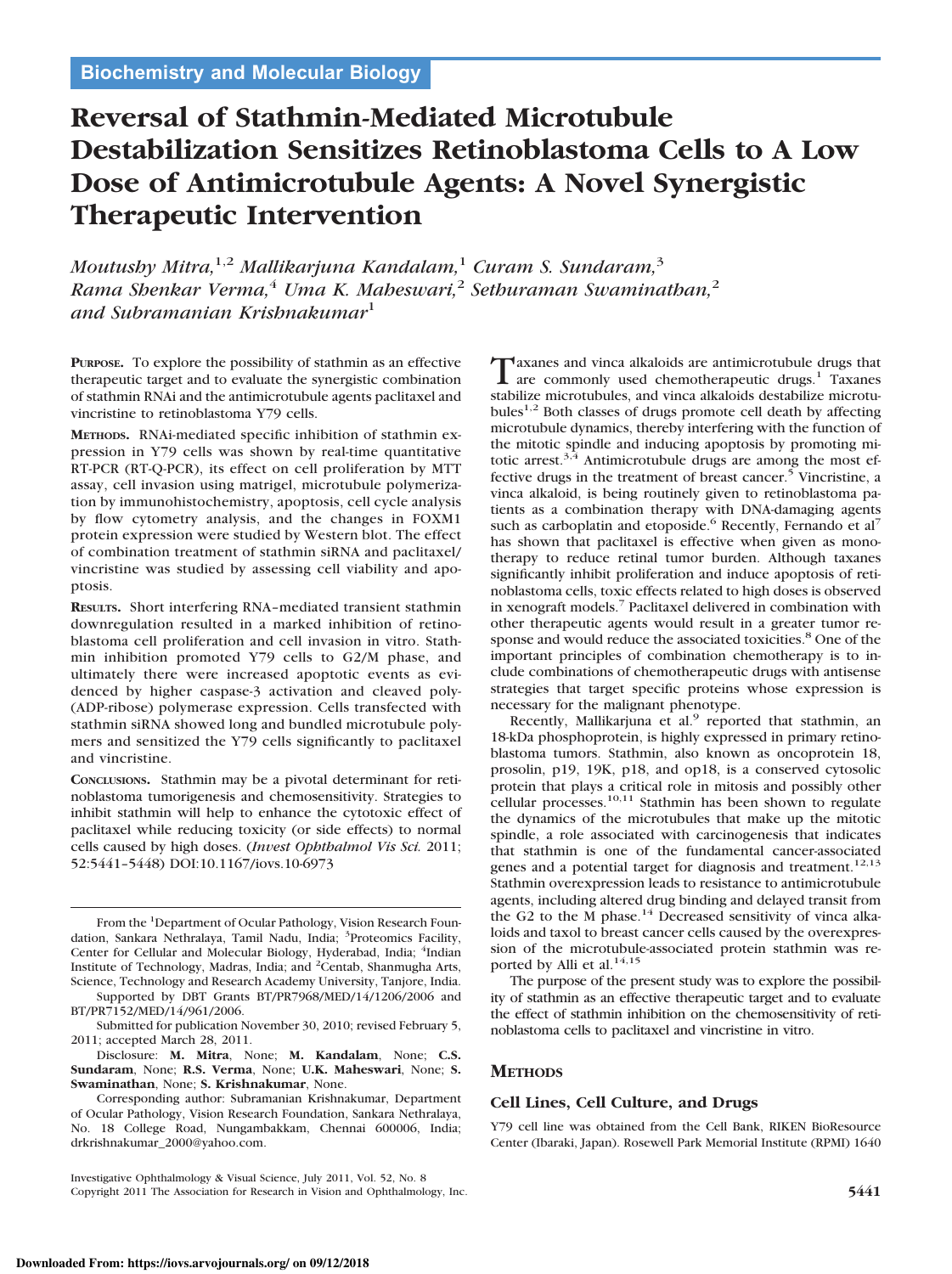

**FIGURE 1.** (**A**) Graph shows the downregulation of stathmin mRNA levels in Y79 cells treated with stathmin siRNA for 48 hours against untransfected and scrambled siRNA ( $P < 0.05$ ). (**B**) Western blotting shows the marked decrease in the band intensity of the Y79 cells treated with stathmin siRNA for 48 hours compared to untransfected and scrambled siRNA treatments.

media and fetal bovine serum (FBS) were purchased from Gibco-BRL (Rockville, MD). Y79 was cultured in RPMI 1640 medium supplemented with 10% heat-inactivated fetal calf serum, 0.1% ciprofloxacin, 2 mM L-glutamine, 1 mM sodium pyruvate, and 4.5% dextrose and grown in suspension at  $37^{\circ}$ C in a 5% CO<sub>2</sub> humidified incubator. Paclitaxel (T7191) and vincristine (V8879) were purchased from Sigma Aldrich (Saint Louis, MO). This study was conducted at the Medical Research Foundation and Vision Research Foundation, Sankara Nethralaya, India, and was approved by the Vision Research Foundation ethics board.

### **siRNA and Transfection**

The short interfering RNAs (siRNAs) were purchased from Qiagen (Santa Clarita, CA). Gene silencing of stathmin expression was performed essentially as described previously using sequence-specific siRNA and transfection reagents.<sup>16</sup> Briefly, 100,000 cells were plated in each well of 6-well plates and allowed to grow for 24 to 36 hours (until they were 40–60% confluent). siRNA was then transfected into cells at a concentration of 100 nM using lipofectamine reagent according to manufacturer protocol. Human stathmin siRNA (catalog no. SI00301875) and scrambled siRNA (catalog no. 1022563) were used in this study.

#### **Combination Treatment with Stathmin siRNA**

Scrambled control or stathmin siRNA was transfected into cells as described above. After 48 hours, cells were treated with vehicle or increasing concentrations of the appropriate drug for 72 hours.

#### **Mitogenic Assay**



Cell viability of Y79 cells treated with the appropriate drug or siRNA alone or in combination was determined by a standard (3-(4,5-Dimethylthiazol-2-yl)-2,5-diphenyltetrazolium bromide (MTT)–based colorimetric assay (Invitrogen, Carlsbad, CA). Reagents were mixed and added to each well (10  $\mu$ L/well), plates were incubated for 3 hours at 37°C in a cell culture incubator, and the color intensity was measured at 490 nm using a microplate reader. The antiproliferative effect of different treatments was calculated as a percentage of cell growth with respect to the respective control.

#### **Assessment of Apoptosis by Flow Cytometry**

The induction of apoptosis by paclitaxel and vincristine in combination with stathmin siRNA or in the free form was studied by flow cytometry using annexin FITC apoptosis detection kit (BD Biosciences, San Jose, CA). For apoptosis study, the cells were pelleted and then resuspended in 100  $\mu$ L of 1× binding buffer (Clontech Laboratories, Inc., Palo Alto, CA). Thereafter,  $5 \mu L$  Annexin V-FITC (final concentration, 1  $\mu$ g/mL; BD Biosciences) and 5  $\mu$ L propidium iodide (10  $\mu$ g/ $\mu$ L; MP Biomedicals, Inc., Heidelberg, Germany) were added to the cells and incubated at room temperature in the dark for 20 minutes. Before flow cytometric analysis, 400  $\mu$ L of 1× binding buffer were added to the cells and the extent of apoptosis was determined by analyzing 15,000 ungated cells using a fluorescence-activated cell sorting (FACS) flow cytometer (FACScalibur) and Cell Quest software (both from Becton-Dickinson, San Jose, CA). All experiments were performed in triplicate.

#### **Cell Cycle Analysis**

ture and 1 mL buffer solution was added to the supernatant, the cells

Cell cycle analysis was studied by flow cytometry using BD cycle test plus DNA Reagent kit (BD Biosciences, Heidelberg, Germany) according to the manufacturer's protocol. In brief, after specific incubation period cells were centrifuged for 5 minutes at 300*g* at room tempera-

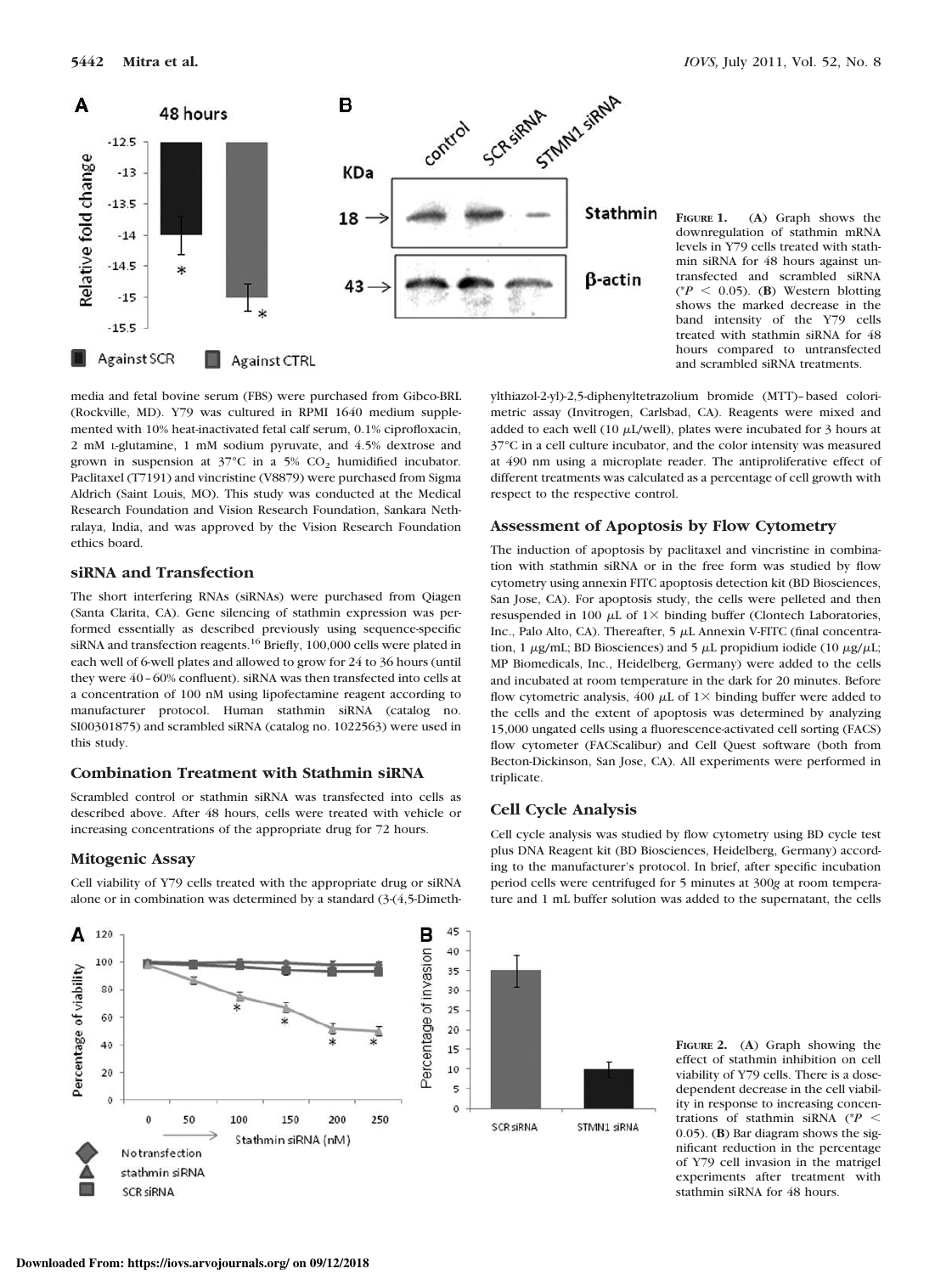

**FIGURE 3.** Cell cycle analysis shows the significant accumulation of Y79 cells in the G2-M phase after treatment with stathmin siRNA for 48 hours. (**A**) Untransfected control. (**B**) Stathmin siRNA–treated.

were suspended by gentle vortexing at low speed (this procedure was repeated twice). Solution A (250  $\mu$ L) was added and mixed by tapping and was incubated for 10 minutes. Next, 200  $\mu$ L of solution B was added and mixed by tapping and was incubated for 10 minutes. Finally, 200  $\mu$ L cold solution of C (PI) was added to each tube, mixed by tapping, and then incubated for 10 minutes in the dark on ice. The sample was filtered through a  $35-\mu$ m cell strainer and analyzed with a flow cytometer.

#### **Mitotic Index**

Cells were collected and centrifuged onto glass slides and then fixed and stained with 10 g/mL 4,6-diamidino-2-phenylindole (Sigma-Aldrich) in PBS containing 5 µg/mL RNase A (Bangalore Genei, Bangalore, India). For each sample, 200 cells were randomly counted by fluorescence microscopy. Mitotic figures were scored blindly.

# **Caspase-3 and PARP Activity Assay by Flow Cytometer**

For intracellular staining, cells were fixed and permeabilized with 2% paraformaldehyde and 0.05% Tween 20 to allow intracellular labeling with respective cleaved poly(ADP-ribose) polymerase (PARP) antibody (ab32064; Abcam, Cambridge, UK) and cleaved caspase-3 antibody (Cell Signaling Technology, Danvers, MA; 1:200) was added and the cells were incubated for 1 hour. After incubation, the cells were washed twice with ice cold PBS and incubated with secondary FITC anti-rabbit immunoglobulin G (Sigma;1:1000 dilution) for 30 minutes at 40°C. The cells were then washed twice with ice cold PBS was resuspended in FACS buffer and analyzed by FACS.

#### **In Vitro Cell Invasion Analysis**

The 24-well plate Transwell system with a polycarbonate filter membrane of 8-mm pore size (Corning; Lowell, MA) was used. The cell suspensions were seeded to the upper compartment of the Transwell chamber at the cell density of  $1 \times 10^5$  in 100  $\mu$ L serum free medium. After 24 hours, the medium was removed and the filter membrane was fixed with 4% formalin for 1 hour. The opposite surface of the filter membrane that faced the lower chamber was stained with methylene blue for 3 minutes and the migrated cells were then visualized under an inverted microscope.

#### **Quantitative RT-PCR**

Total RNA was extracted with TRIzol reagent (Invitrogen) and purified by RNeasy MinElute Cleanup kit (QIAGEN, Valencia, CA) according to the manufacturers' instructions. Quantitative RT-PCR was carried out using one-step quantitative RT-PCR kit for SYBR green I (Eurogentec, San Diego, CA) with 100 ng of RNA template per reaction. Controls included reactions free of reverse transcriptase and RNA template. Each reaction was carried out in triplicate. The cDNA from the untreated Y79 cells or cells treated with scrambled siRNA was used as control for quantifying the stathmin gene expression in the cells treated with stathmin siRNA. Tubes without template cDNA were included as negative control for quantitative PCR. For stathmin, 40 cycles and an annealing temperature of 58°C was used with 5-ATG-GCTTCTTCTGATATCCAG-3' and antisense 5'- TTAGTCAGCTTCAG-TCTCGTC-3' set of primers. Commercial software (SDS version 1.3; ABI) was used to calculate  $\Delta\Delta$ Ct relative expression values for stathmin normalized to the glyceraldehyde 3-phosphate dehydrogenase endogenous control.

## **Western Blotting**

Cells were lysed in  $300 \mu$ L ice cold lysis buffer (50 mM Tris-HCl, 5 mM EDTA, 150 mM NaCl, 0.1% SDS, 1% Nonidet, 1 mM protease inhibitor cocktail). Whole-cell lysates were resolved by 12% SDS polyacrylamide gel electrophoresis, transferred to nitrocellulose membrane, blocked, and probed with the appropriate antibody. Protein was detected by horseradish peroxidase-conjugated secondary antibody and enhanced chemiluminescence kit (Amersham, Pittsburgh, PA). Antibodies included antistathmin (dilution, 1:500; Santa Cruz Biotechnology), antiactin (Sigma-Aldrich), anti- $\alpha$ -tubulin (dilution, 1:500; Santa Cruz Biotechnology) and anti-FOXM1 (dilution, 1:400; Santa Cruz Biotech-



FIGURE 4. Flow cytometry dot plot shows the increase in early and late apoptotic events in response to stathmin inhibition. (**A**) Untransfected. (**B**) stathmin siRNA treated.

R1 – early apoptotic events

R2-Late apoptotic events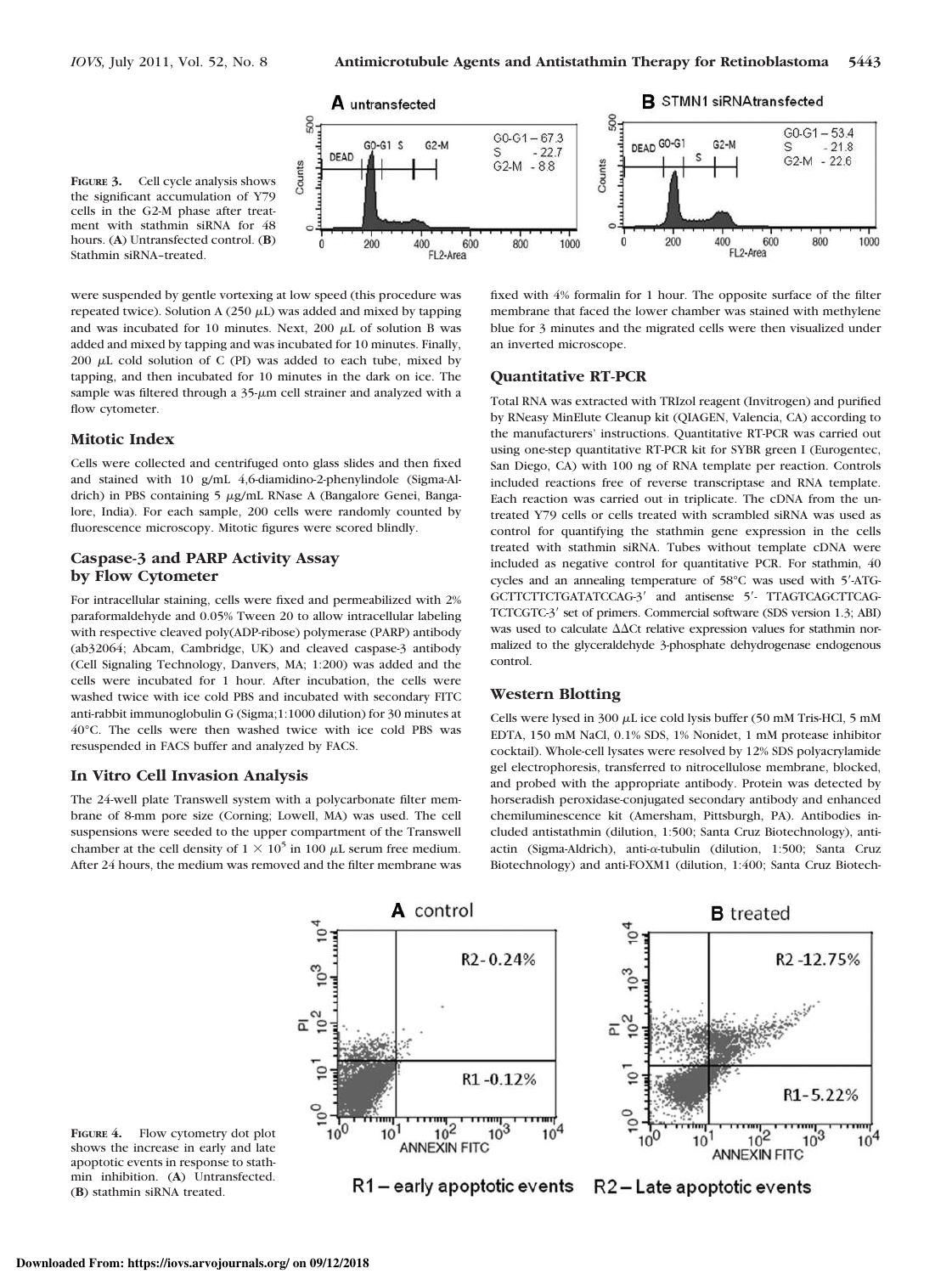Counts



 $10^{0}$ 

 $10^{1}$ 

 $10^{2}$ 

 $10^{3}$ 

**FIGURE 5.** Flow cytometry density plot shows the increase in caspase-3 activity and cleaved PARP activity in the cells treated with stathmin siRNA. (**A**) Caspase-3 positivity. (**B**) PARP positivity.

## **Effects of RNA Interference Targeting Stathmin on Cell Proliferation and Cell Invasion**

 $10^{4}$ 

To analyze phenotypic changes, we first investigated the effects of transient stathmin siRNA on cellular proliferation of retinoblastoma cells. Cell proliferation was evaluated by MTT assay daily for various concentrations of stathmin siRNA.

As shown in Figure 2A, treatment of Y79 cells with stathmin siRNA resulted in a reduced cell proliferation by 50% at 250 nM, These results showed that siRNA-mediated transient stathmin downregulation resulted in marked inhibition of retinoblastoma cell proliferation in vitro.

The in vitro matrigel Transwell invasion assay revealed that the invasion potential of stathmin expressing Y79 cells markedly decreased after 48 hours of siRNA-mediated stathmin inhibition ( $P < 0.05$ ; Fig. 2B).

# **Effect of RNA Interference Targeting Stathmin on Cell Cycle, Apoptosis and Mitotic Parameters**

The proliferation inhibition of Y79 cells by knockdown of stathmin expression was caused by disrupting the cell cycle and affecting microtubule assembly shown in other types of mammalian cells. $17,18$  To reveal the mechanisms underlying RNAi-mediated proliferation inhibition, we used flow cytometric analysis to detect changes in the cell cycle and quantify apoptotic rates in Y79 cells. We first analyzed the DNA contents of cell populations after transient transfection of stathmin siRNA at the concentration of 200 nM into Y79 cells. After 72 hours of siRNA treatment, the population of G2/M phase was significantly increased and the population of G1/G0 phase was obviously decreased  $(P = 0.005)$  compared to untransfected cells (Fig. 3).

Next, an annexin V-fluorescein isothiocyanate apoptosis detection kit (BD Biosciences) was used to detect cell apoptosis of stathmin siRNA transfected Y79 cells. Cell apoptosis analysis by flow cytometry showed that compared with untransfected Y79 cells, the apoptosis rate of stathmin siRNA

**Immunohistochemistry Staining of Microtubules** Cells grown in tissue culture chamber slides were transfected with 100 nM siRNA, fixed with methanol, blocked with 3% bovine serum albumin, and stained with  $\alpha$ -tubulin polyclonal antibody (Santa Cruz Biotechnology) as the primary antibody at a dilution of 1:100 and incubated for 12 hours at 4°C. After primary antibody incubation, the

nology) Densitometry was carried out using Image J software (developed by Wayne Rasband, National Institutes of Health, Bethesda, MD; available at http://rsb.info.nih.gov/ij/index.html). Each experiment

reaction was developed using Novolink polymer kit and hematoxylin was used for counter staining. Isotypic antibodies were used for negative control staining. The fixed Y79 cell block stained for  $\alpha$ -tubulin on the slides were interpreted using light microscopy (Nikon, Melville, NY).

## **Statistical Analysis**

was performed in triplicate.

All experiments were repeated at least three times. Independent *t*-test analysis was used for statistical analysis. The differences were considered significant for  $P$  values of  $\leq 0.05$ .

# **RESULTS**

## **Downregulation of Stathmin by siRNA in Y79 Cells**

We transiently transfected Y79 cell line with siRNA targeting stathmin. Real-time RT-PCR (Fig. 1A) and Western blot analyses (Fig. 1B) were used to determine the effect of treatment with siRNA on stathmin expression at the mRNA and protein levels in Y79 cell line. As shown in Figure 1A, treatment of Y79 cells with 200 nM stathmin siRNA for 48 hours reduced stathmin mRNA levels by 14-fold and 15-fold against scrambled siRNA  $(P < 0.05)$  and controls ( $P < 0.05$ ), respectively. As shown in Figure 1B, stathmin protein levels were reduced by twofold after 48 hours of siRNA treatment.



**FIGURE 6.** (**A**) Bar diagram shows the increase in the mitotic figures of the Y79 cells treated with stathmin siRNA. (**B**) Western blot shows the increase in the intensity of FOXM1 expression in the cells treated with stathmin siRNA compared to untransfected cells.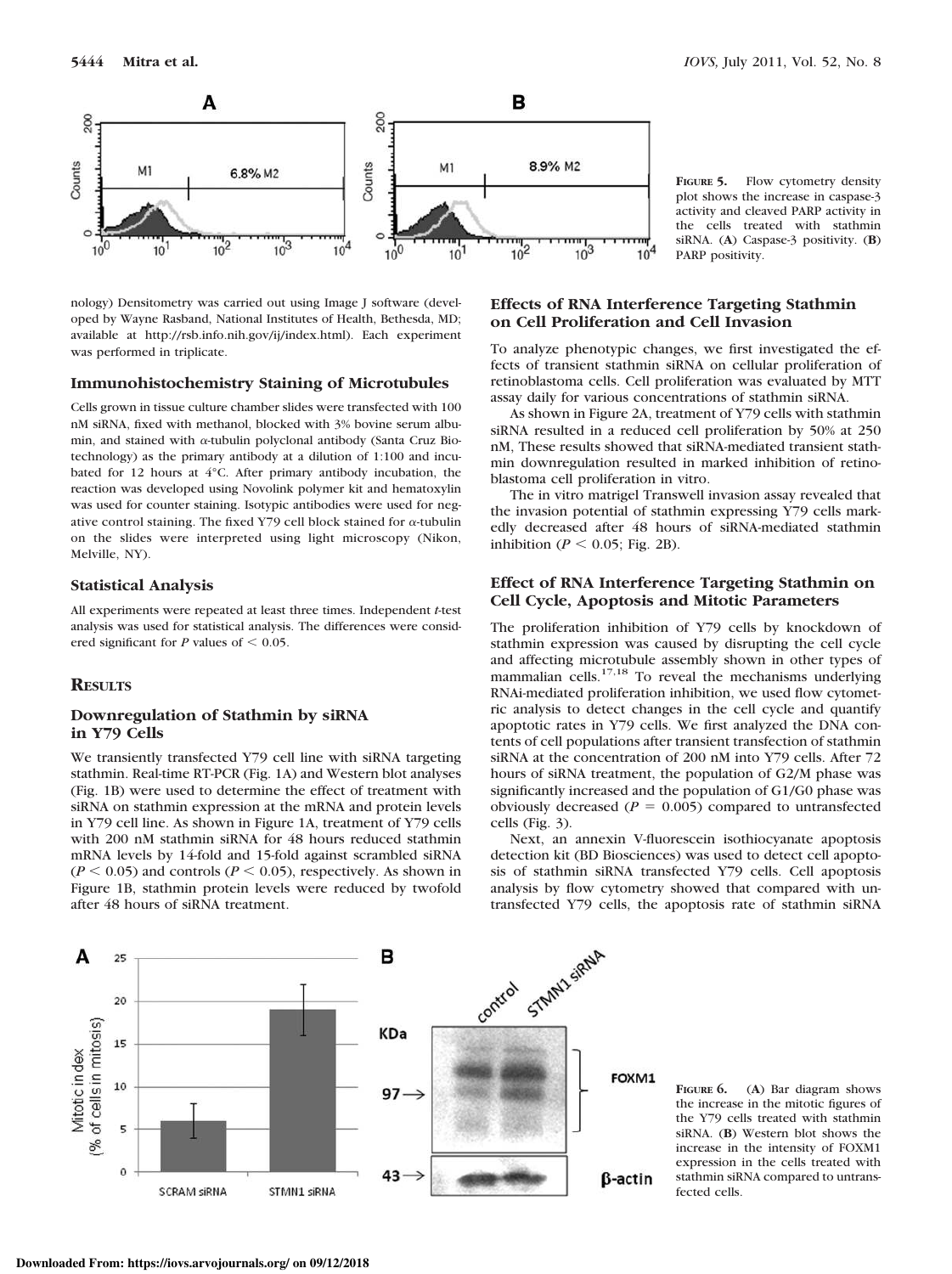

**FIGURE 7.** Immunohistochemistry showing the microtubule polymerization patterns in the Y79 cells (fixed after siRNA treatment) treated with stathmin siRNA. (**A**) Y79 cells without transfection. (**B**) Y79 cells transfected with stathmin siRNA.

treated cells significantly increased by  $17.9\% \pm 2.3$  ( $P < 0.05$ ; Fig. 4). Flow cytometry analysis showed 6.8% of caspase-3 (Fig. 5A) and 8.9% PARP positivity (Fig. 5B) in the Y79 cells treated with stathmin siRNA.

To analyze the distribution of cells in mitosis, we determined the mitotic index in stathmin siRNA transfectants compared with that of scrambled siRNA transfected controls. Figure 6A shows that stathmin siRNA transfectants had higher cells entering mitosis than the control cell lines. In addition, we show that the Y79 cells treated with stathmin siRNA had a 1.7-fold higher FOXM 1 expression compared to the cells without siRNA transfectants (Fig. 6B).

All above results suggested that RNAi-mediated transient or stable downregulation of stathmin expression in Y79 cells could induce cell accumulation in the G2/M phase and final apoptosis.

#### **Effect of Silencing Stathmin on Microtubule Polymerization**

Stathmin inhibition affects the distribution of cells throughout the cell cycle through microtubule polymerization. Stathmin destabilizes microtubules and promotes depolymerization. Therefore, to reverse the destabilizing effect of stathmin on microtubules, we tested the ability of RNA interference to knock down stathmin expression and induce microtubule polymerization. Y79 cells were transfected with stathmin siRNA (nontoxic concentration), scrambled control siRNA, and/or transfection reagent alone, and assayed for  $\alpha$  tubulin staining patterns by immunohistochemistry. To analyze the microtubule network, transfected cells were fixed and permeabilized to allow free tubulin to diffuse from the cell, and stained with antitubulin and FITC-conjugated secondary antibody to visualize tubulin polymer. Cells transfected with stathmin siRNA had long and bundled microtubule polymers (Fig. 7A), whereas cells transfected with scrambled-control siRNA showed short and diffuse microtubule polymers (Fig. 7B).

## **Dose-Dependent Decrease in Cell Proliferation of Y79 Cells Treated with Paclitaxel and Vincristine**

We observed a dose-dependent decrease of Y79 cell viability by MTT assay on treatment with paclitaxel and vincristine with an IC50 of 3.5 nM and 1 nM, respectively (Figs. 8A and B). Flow cytometry analysis showed 12% of caspase-3 with 18% PARP activation and 13.2% of caspase-3 with 16.2% of PARP activation in the Y79 cells treated with 0.5 nM of paclitaxel and vincristine. respectively (Fig. 9A–D).

# **Effects of RNA Interference Targeting Stathmin on Drug Sensitivity**

Because of the effects of silencing stathmin on microtubule polymerization described above, we sought to determine whether or not silencing stathmin could increase sensitivity to antimicrotubule agents. Y79 cells were transfected with 200 nM stathmin siRNA or scrambled control siRNA, and analyzed for sensitivity to paclitaxel and vincristine by MTT assay. Y79 cells transfected with stathmin siRNA were 10-fold more sensitive to paclitaxel (Fig. 10A) and twofold more sensitive to vincristine (Fig. 10B) than cells transfected with scrambled control siRNA. Cell apoptosis analysis by flow cytometry showed that Y79 cells transfected with stathmin siRNA showed 50.16% of apoptosis (29.42% of early apoptosis, 20.74% of late apoptosis) with paclitaxel (Fig. 11A) and of 49.89% apoptosis (26.46% of early apoptosis, 23.43% of late apoptosis) with vincristine (Fig. 11B). Without treatment with stathmin siRNA, Y79 cells showed 29.96% of apoptosis (12.99% of early apoptosis, 16.97% of late apoptosis) with paclitaxel (Fig. 11C) and 14.53% of apoptosis (5.97% early apoptosis and 8.56% late apoptosis) with vincristine (Fig. 11D).

# **Increased Caspase-3 Activation and PARP Cleavage in Y79 Cells After Combination Treatment with Stathmin siRNA and Paclitaxel/Vincristine**

Stathmin siRNA transfectants showed significantly higher cells positive for active caspase-3 and cleaved PARP (26.2% and 24.8%) in the Y79 cells treated with paclitaxel (Figs. 12A–B). Stathmin siRNA transfectants showed significantly higher cells positive for active caspase-3 and cleaved PARP (30.8% and 38.2%) in the Y79 cells treated with vincristine than untransfectants (Figs. 12C–D).

#### **DISCUSSION**

In the present study to explore the possibility of stathmin as an effective therapeutic target, we used an RNA interference tech-



**FIGURE 8.** Graph shows the cell viability of Y79 cells treated with various increasing concentrations of paclitaxel and vincristine for 24 hours, 48 hours, and 5 days. (**A**) Paclitaxel. (**B**) Vincristine.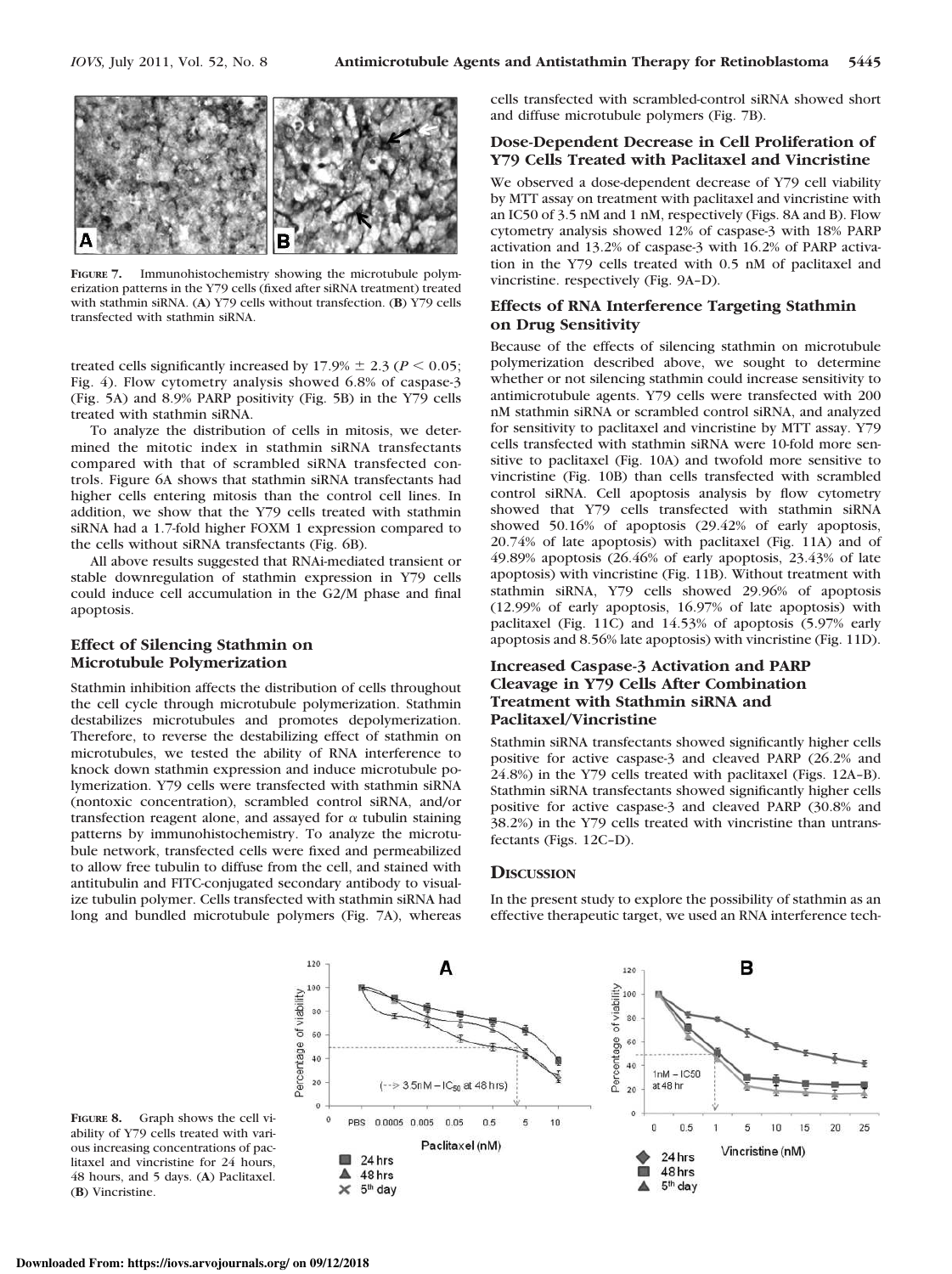

**FIGURE 9.** Cell cycle analysis showing the caspase-3 and PARP positivity in the Y79 cells treated with paclitaxel and vincristine. (**A**) Caspase-3 in paclitaxel-treated cells. (**B**) PARP in paclitaxel-treated cells. (**C**) PARP in vincristine-treated cells. (**D**) PARP in vincristinetreated cells.

nique to silence endogenous stathmin expression in retinoblastoma cell lines. We observed that transient stathmin downregulation in retinoblastoma cells reduce proliferation potential and invasion potential in vitro. We also detected increased apoptosis rates of stathmin siRNA transfectants compared to control cells. All these results suggest that stathmin may be an important molecule involved in the proliferation and invasion of retinoblastoma tumor cells and a potential target for suppressing proliferation and triggering apoptosis, which can be explained by its key roles in mitosis. We have reasons to believe that stathmin may provide an excellent molecular target for retinoblastoma therapy.

We evaluated the effect of stathmin expression on the sensitivity of retinoblastoma cell lines to antimicrotubule drugs and found that targeting stathmin expression can induce microtubule polymerization or G2-M progression, respectively, and sensitize stathmin-overexpressing retinoblastoma cells to paclitaxel and vincristine. Because stathmin participates in the control of microtubule polymerization,<sup>8</sup> we determined its effect in retinoblastoma cells by comparing the content of polymerized microtubules as a function of stathmin expression. We showed that stathmin expression correlates inversely with microtubule polymerization. Similar results were obtained by Wang et al.,<sup>8</sup> who found that overexpression of stathmin in breast cancer cells decreased staining of the microtubule network. The precise mechanism by which stathmin decreases microtubule polymer mass is complex. Data to support a role of stathmin in promoting microtubule "catastrophe" as well as in sequestering tubulin dimers exist.<sup>16,19-21</sup> The polymerization state of microtubules can affect the binding and increased chemosensitivity of antimicrotubule drugs, which is

evidenced by increased expression of active caspase-3 and cleaved PARP in the present study. We found that increased polymerization caused by stathmin inhibition increases the sensitivity of retinoblastoma cells to low dose of paclitaxel (Fig. 10A).

To understand the mechanism by which stathmin inhibition leads retinoblastoma cells more sensitive to vincristine, we focused on the effects of stathmin expression on the distribution of cells throughout the cell cycle. We found that stathmin inhibition increases the number of cells in G2-M as measured by flow cytometry (Fig. 3B) and obviously increases the number of cells in mitosis as measured by counting mitotic figures (Fig. 6A). When Y79 cells were treated with stathmin siRNA, there was a significant increase in FOXM1 expression when we stained with an antibody that recognizes several proteins that are phosphorylated at the onset of mitosis $2^{2,23}$  (Fig. 6B).

Therefore, overexpression of stathmin appears to reduce the cytotoxic effects of vincristine by impeding progression of cells from G2 into mitosis. In support of this interpretation, Alli et al.<sup>15</sup> found that G2-M checkpoint control increased the sensitivity to both vinca alkaloids and taxanes. We agree with the hypothesis put forth by Alli et al.<sup>15</sup> that "the mechanism of stathmin-induced resistance to paclitaxel can be explained by both decreased drug binding to a diminished microtubule polymer mass and decreased entry into mitosis. The effects of stathmin on vinblastine resistance occur despite increased drug binding and are attributable to decreased entry of treated cells into mitosis."

Our findings suggest that stathmin may be an important target protein involved in retinoblastoma tumorigenesis and



**FIGURE 10.** Graph shows the cell viability of Y79 cells treated with combination of stathmin siRNA and paclitaxel/vincristine. (**A**) Stathmin siRNA plus paclitaxel. (**B**) Stathmin siRNA plus vincristine.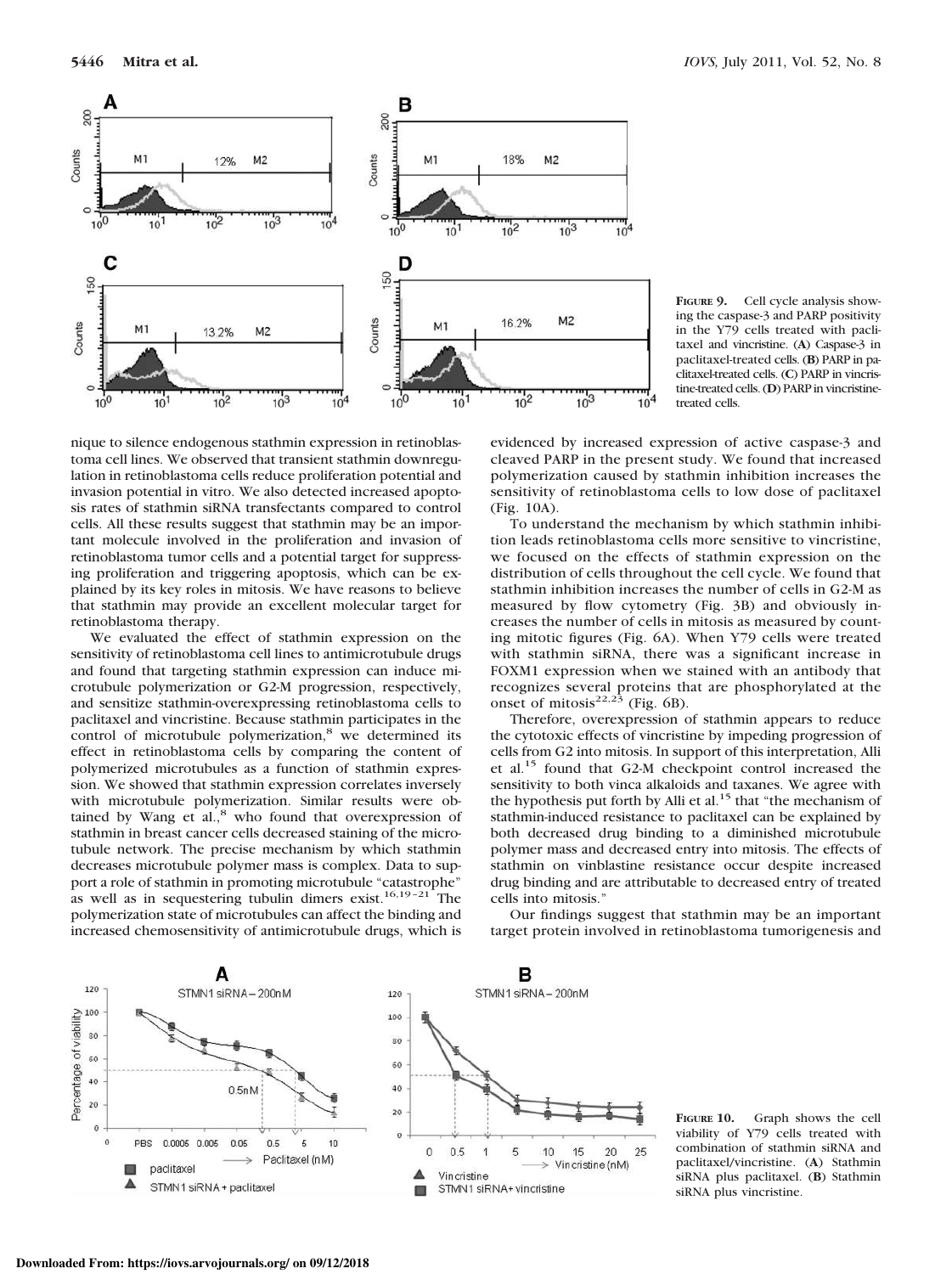

**FIGURE 11.** Flow cytometry graph showing the increased early and late apototic events in the cells treated with paclitaxel or vincristine in individual or in combination of stathmin siRNA and paclitaxel/ vincristine. (**A**) Stathmin siRNA plus paclitaxel. (**B**) Stathmin siRNA plus vincristine. (**C**) Paclitaxcel. (**D**) Vincristine.

chemosensitivity, so it is expected to be a potential therapeutic target for the treatment of retinoblastoma. An approach to inhibit stathmin may help to augment the cytotoxic effect of paclitaxel while reducing toxicity to normal tissues caused by high doses. Vincristine in combination with other drugs is a standard treatment for retinoblastoma.

Understanding the effects of stathmin in the clinical setting may have important implications for the outcome of therapy. We conclude that RNAi-mediated stathmin silencing synergizes with paclitaxel and vincristine exposure to make use of more potent antiproliferative and antitumor effects.



FIGURE 12. Flow cytometry plot showing the increased caspase-3 and PARP positivity in the Y79 cells treated with combination of stathmin siRNA and paclitaxel/vincristine. (**A**) Caspase-3 in paclitaxel plus stathmin siRNA–treated cells. (**B**) PARP in paclitaxel plus stathmin siRNA–treated cells. (**C**) Caspase-3 in vincristine plus stathmin siRNA–treated cells. (**D**) PARP in vincristine plus stathmin siRNA–treated cells.